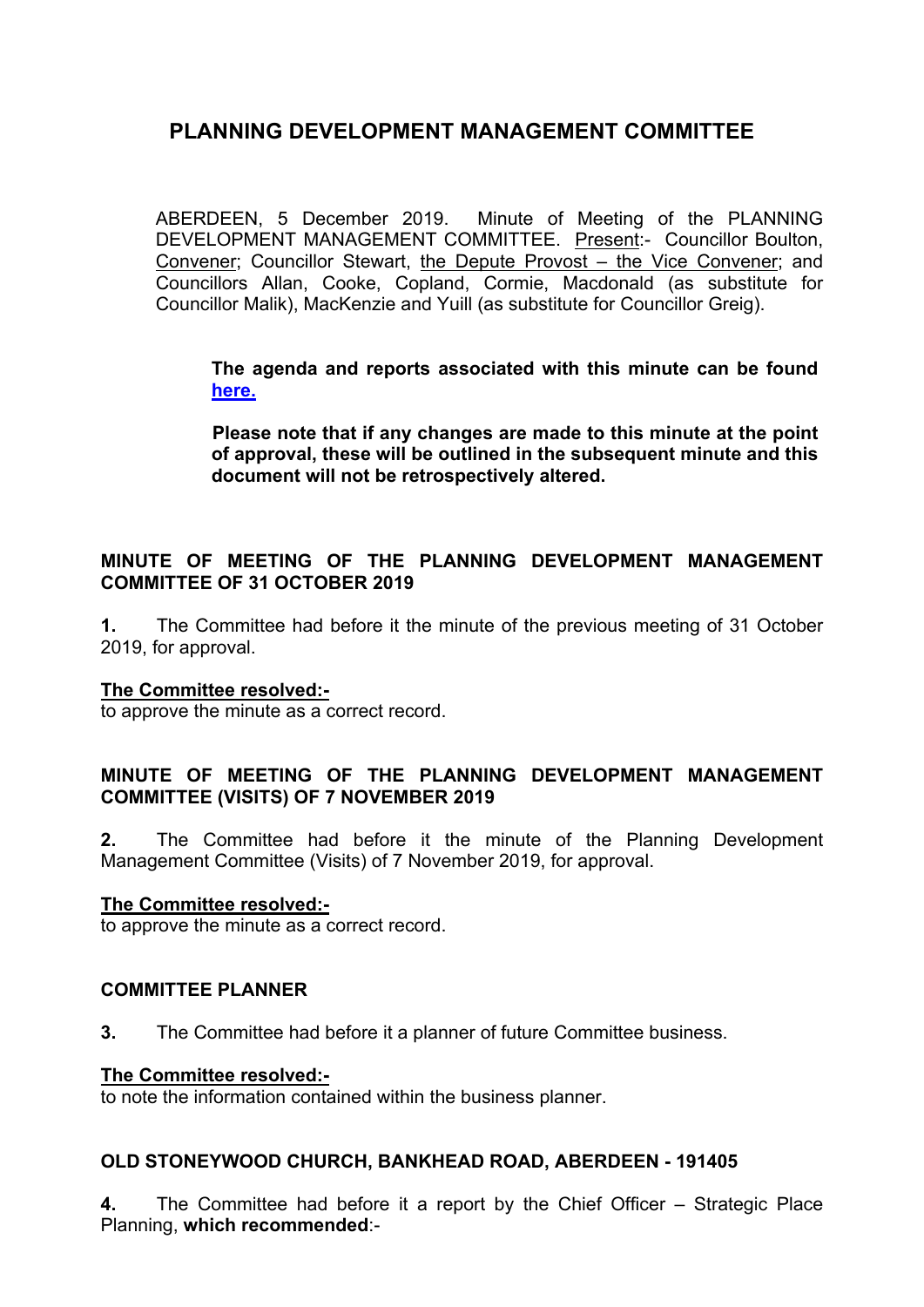5 December 2019

That the application for detailed planning permission for the change of use of ground and first floor from class 4 (offices) to class 10 (non-residential institutions) – Old Stoneywood Church, Bankhead Road Aberdeen, 191405, be approved subject to the following conditions:-

### **Conditions**

(1) Noise Impact

No development shall take place pursuant to this planning permission unless a further detailed assessment of the likely sources and levels of noise arising within, and those audible outwith, the premises has been submitted to, and approved in writing by, the planning authority. The noise assessment shall be carried out by a suitably qualified independent noise consultant. All noise attenuation measures identified by the noise assessment which are required in order to prevent any adverse impacts on the amenity of residents in the surrounding area shall be installed prior to commencement of the use hereby approved, unless the planning authority has given prior written approval for a variation.

Reason - in the interests of residential amenity.

(2) Provision of Cycle Parking

No development shall take place pursuant to this planning permission unless a scheme detailing secure cycle parking provision on site has been submitted to, and approved in writing by the planning authority. The use hereby granted planning permission shall not take place unless the scheme is implemented in full.

Reason - In the interests of encouraging more sustainable modes of travel.

(3) On Street Parking Restriction

No development shall take place pursuant to this planning permission unless there has been submitted to and agreed in writing by the planning authority scheme for implementation of on street parking restriction on the east side of Bankhead Avenue in the vicinity of the site (car park) access. Thereafter the development shall not be occupied unless the said restrictions have been implemented in full. Reason - In the interests of public road safety and the free flow of public transport.

(4) Car Parking Layout

The development hereby approved shall not be occupied unless the ancillary car parking spaces have been demarcated in accordance with drawing No. 421(PA)002 Rev E of the plans hereby approved or such other drawing as may subsequently be submitted and approved in writing by the planning authority. Such areas shall not thereafter be used for any other purpose other than the purpose of the parking of vehicles ancillary to the development and use thereby granted approval.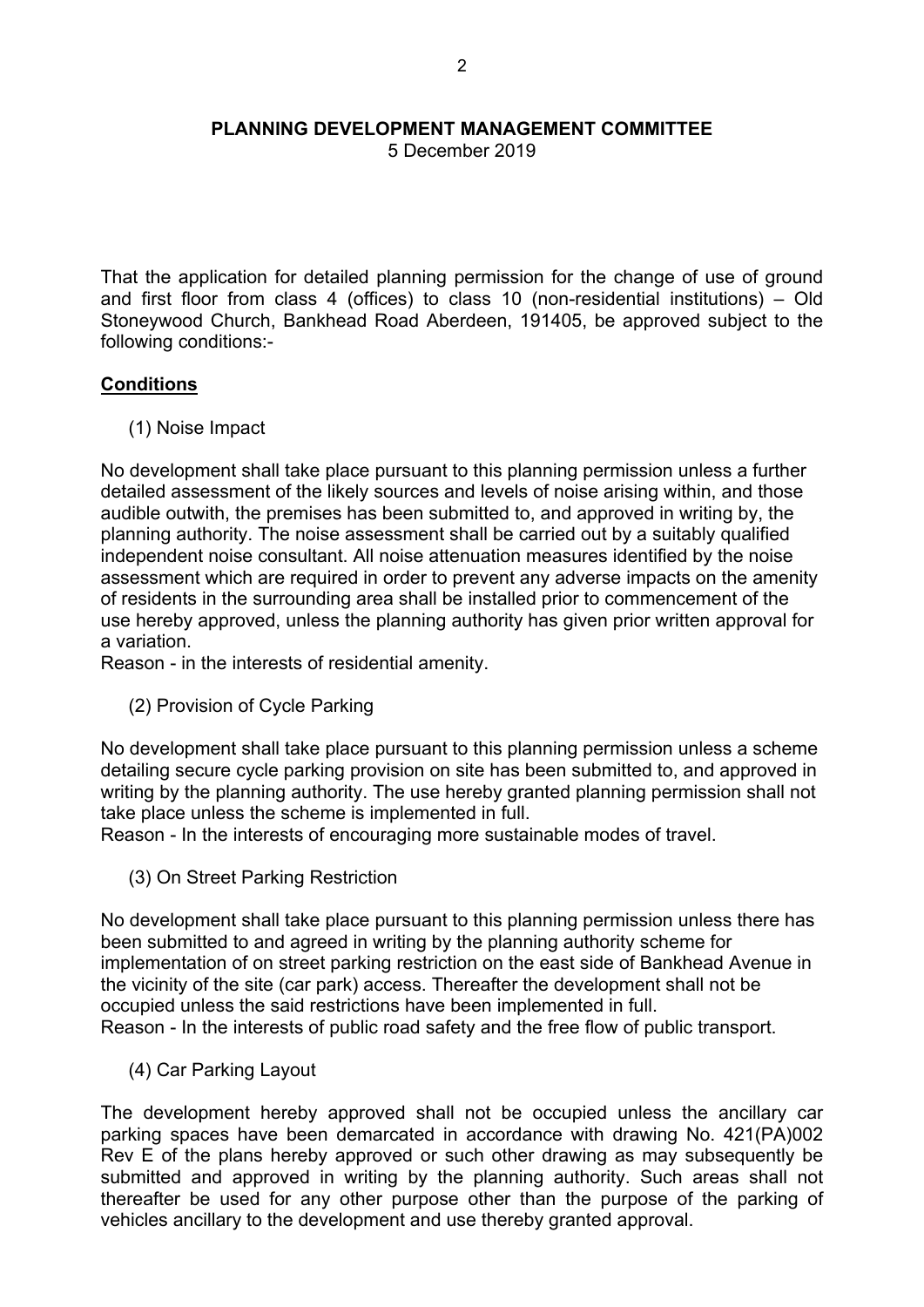5 December 2019

Reason – In order to reduce the risk of overspill car parking in the adjacent residential area.

(5) Restriction of Use

The class 10 (temple) use of the site hereby approved shall be restricted to the interior of the building only. The ancillary external landscaping areas within the site, including the planted area at the east edge of the building frontage, shall be retained as landscaped areas and shall not be removed / hard surfaced or used for any active purpose associated with the class 10 (temple) use hereby authorised.

Reason – in order to minimise any potential disturbance to residential amenity and in the interest of visual amenity / sustainable development.

The Committee heard from Robert Forbes, Senior Planner, who spoke in furtherance of the application and answered questions from members.

### **The Committee resolved:-**

to approve the application conditionally.

# **MARCLIFFE AT PITFODELS, ABERDEEN - 191074**

**5.** The Committee had before it a report by the Chief Officer – Strategic Place Planning, **which recommended:-**

That the application for the detailed planning permission for the erection of a 65-bed care home over 2, 3 and 4 storeys with associated landscaping, car parking and infrastructure, at the Marcliffe at Pitfodels, Aberdeen, 191074 be approved conditionally and subject to the conclusion of a legal agreement.

### **Conditions**

- 1. That no development shall take place until there has been submitted to and approved in writing a detailed Green Travel Plan, which outlines sustainable measures to deter the use of private car and advises of sustainable travel choices to and from the site. Thereafter the measures within the said Green Travel Plan shall be implemented in their entirety. Reason: in order to encourage more sustainable forms of travel to and from the development.
- 2. No works in connection with the development hereby approved shall commence unless a tree protection plan has been submitted to and approved in writing by the planning authority. Tree protection measures shall be shown on a layout plan accompanied by descriptive text and shall include:
	- a) The location of the trees to be retained and their root protection areas and canopy spreads (as defined in BS 5837: 2012 Trees in relation to design, demolition and construction);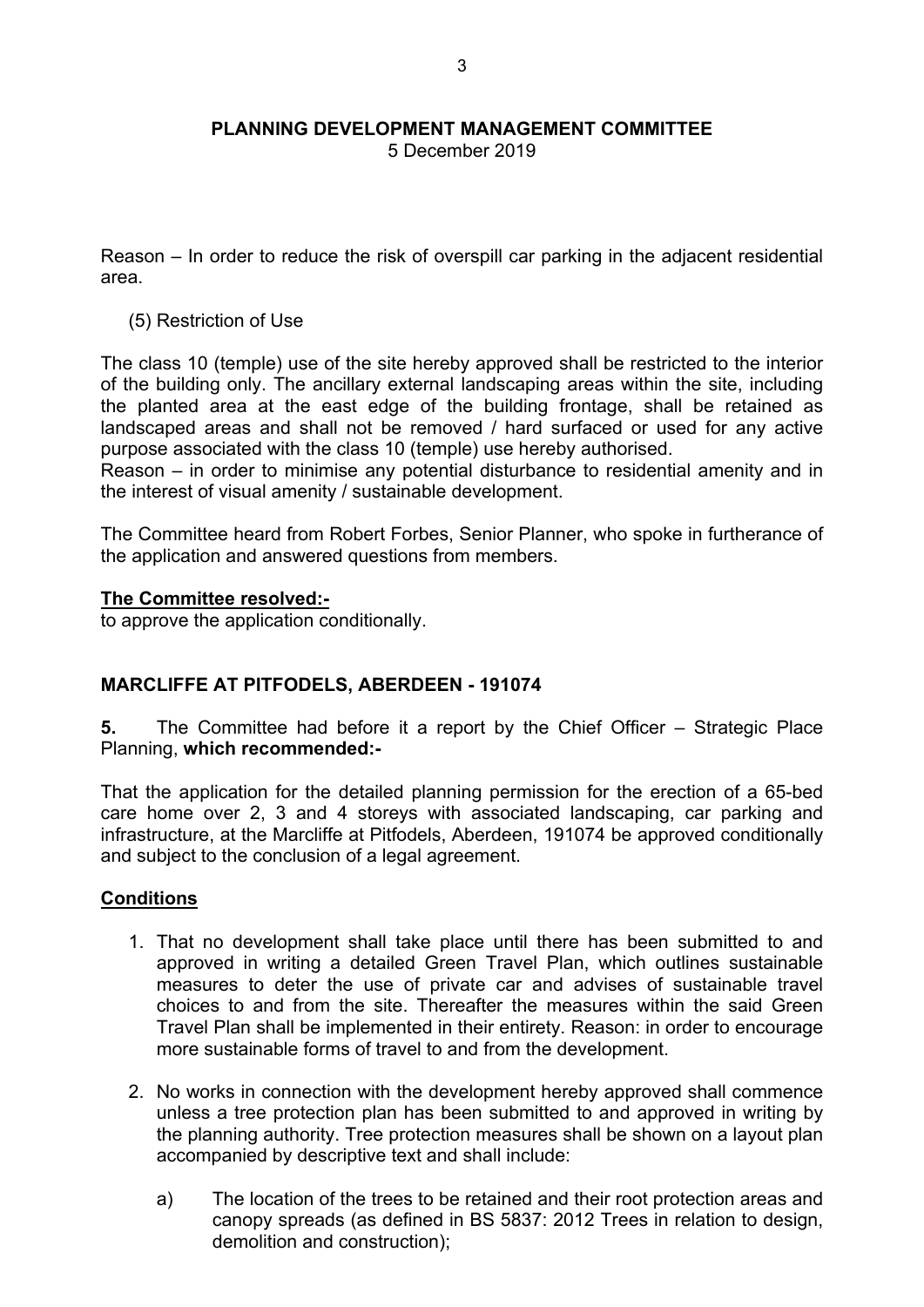#### **PLANNING DEVELOPMENT MANAGEMENT COMMITTEE** 5 December 2019

- b) The position and construction of protective fencing around the retained trees (to be in accordance with BS 5837: 2012 Trees in relation to design, demolition and construction).
- c) The extent and type of ground protection, and any additional measures required to safeguard vulnerable trees and their root protection areas.
- d) An arboricultural impact assessment which evaluates the direct and indirect impacts of the proposed development on the trees to be retained and proposed mitigation.
- e) An arboricultural method statement to demonstrate that operations can be carried out with minimal risk of adverse impact on trees to be retained.
- f) A method statement for any works proposed within the root protection areas of the trees shown to be retained.

No works in connection with the development hereby approved shall commence unless the tree protection measures have been implemented in full in accordance with the approved tree protection plan. No materials, supplies, plant, machinery, soil heaps, changes in ground levels or construction activities shall be permitted within the protected areas without the written consent of the planning authority and no fire shall be lit in the position where the flames could extend to within 5 metres of foliage, branches or trunks. The approved tree protection measures shall be retained in situ until the development has been completed. Reason: In order to ensure adequate protection for the trees and hedges on the site during the construction of development, and in the interests of the visual amenity of the area.

- 3. No works in connection with the development hereby approved shall commence unless samples and details of all the material (walls, windows, doors and roofing materials) to be used in the external finish for the approved development have been submitted to and approved in writing by the planning authority. The development shall not be occupied unless the external finish has been applied in accordance with the approved details. Reason: In the interests of the appearance of the development and the visual amenities of the area.
- 4. The building hereby approved shall not be erected unless an Energy Statement applicable to that building has been submitted to and approved in writing by the planning authority. The Energy Statement shall include the following items:
	- a) Full details of the proposed energy efficiency measures and/or renewable technologies to be incorporated into the development.
	- b) Calculations using the SAP or SBEM methods, which demonstrate that the reduction in carbon dioxide emissions rates for the development, arising from the measures proposed, will enable the development to comply with the Council's Supplementary Planning Guidance on Carbon Neutrality in New Developments.

The development shall not be occupied unless it has been constructed in full accordance with the approved details in the Energy Statement. The carbon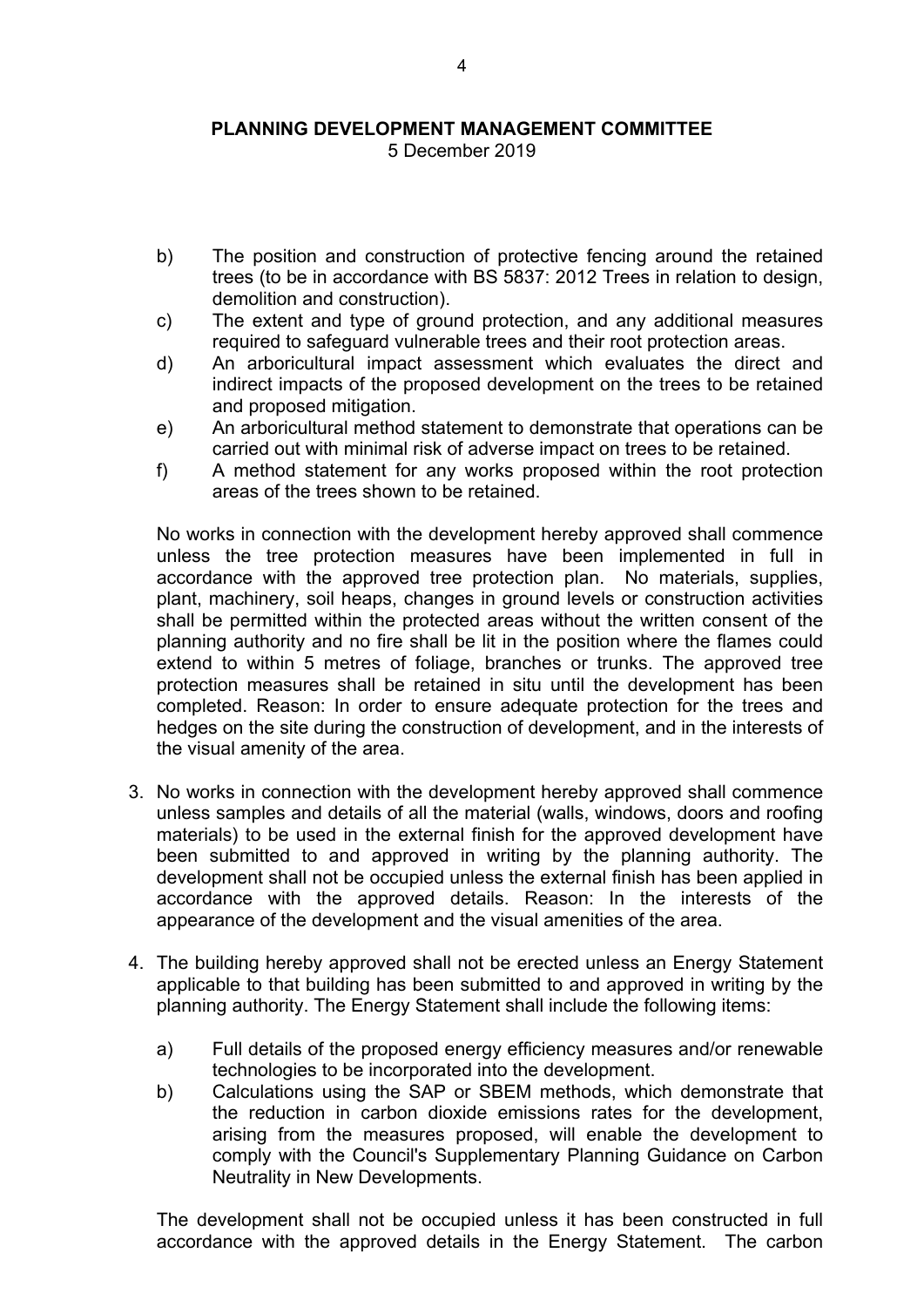#### **PLANNING DEVELOPMENT MANAGEMENT COMMITTEE** 5 December 2019

reduction measures shall be retained in place and fully operational thereafter. Reason: To ensure this development complies with the on-site carbon reductions required in Scottish Planning Policy and the Council's Supplementary Planning Guidance - Resources for New Development.

- 5. No development in connection with the planning permission hereby granted shall commence unless full details of the proposed lighting for the footpath associated with the development have been submitted to and approved in writing by the planning authority. All lighting shall be provided and thereafter retained in accordance both with the approved scheme. Reason: In order to minimise the amount of obtrusive lighting from the development in the interests of the amenity of the surrounding area.
- 6. The development hereby approved shall not be occupied unless its driveway, turning and parking areas has been provided and surfaced in accordance with the details shown on the approved plans (Ref: 11380 - HFM - ZZ - ZZ - DR - A - P(00) – 004). Once provided, all parking and turning areas shall thereafter be permanently retained as such. Reason: To ensure the timely completion of the driveway to an adequate standard to prevent the carriage of loose driveway material on to the public road in the interests of road safety.
- 7. The development hereby approved shall not be occupied unless all mitigation measures as detailed within the submitted Noise Impact Assessment (Ref: 19335-R01-A) have been implemented in their entirety. Once implemented, all mitigation measures shall be permanently retained as such. Reason: to ensure that an appropriate level of residential amenity can be provided.
- 8. No works in connection with the development hereby approved (including demolition, ground works and vegetation clearance) shall commence unless a construction environmental management plan (CEMP) has been submitted to and approved in writing by the planning authority. The CEMP shall include the following.
	- a. Risk assessment of potentially damaging construction activities;
	- b. Identification of "biodiversity protection zones";
	- c. Practical measures (both physical measures and sensitive working practices) to avoid or reduce impacts during construction (may be provided as a set of method statements);
	- d. The location and timing of sensitive works to avoid harm to biodiversity features
	- e. The times during construction when specialist ecologists need to be present on site to oversee works;
	- f. Responsible persons and lines of communication;
	- g. The role and responsibilities on site of an ecological clerk of works (ECoW) or similarly competent person; and
	- h. Use of protective fences, exclusion barriers and warning signs.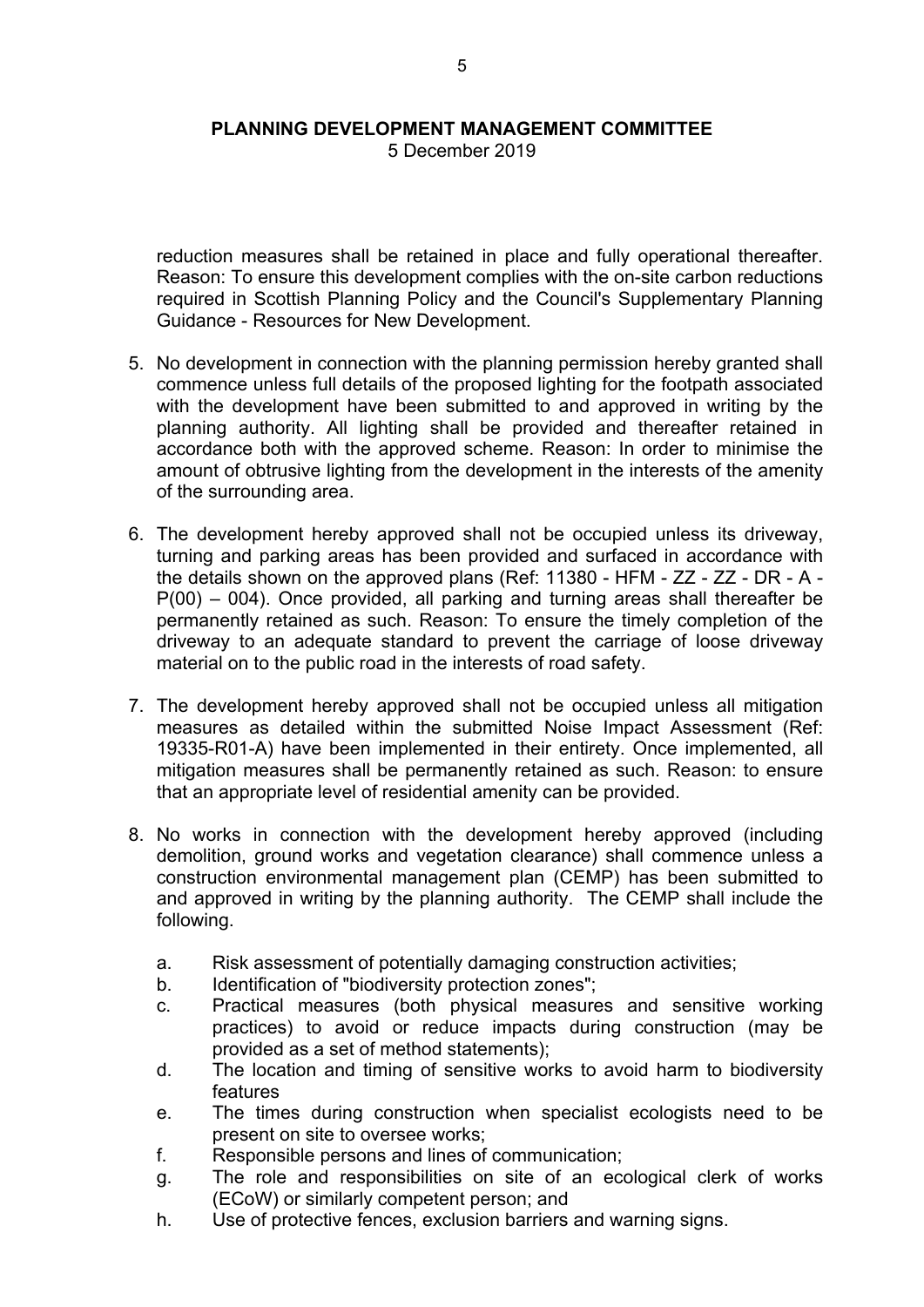5 December 2019

All works carried out during the construction period shall be undertaken strictly in accordance with the approved CEMP. Reason: In the interests of protecting the biodiversity of the environment.

9. That all works shall be undertaken in accordance with the submitted Drainage Statement (Fairhurst Ref: 130573) and unless otherwise agreed in writing by the Planning Authority. Reason: to ensure that the site can be adequately drained and reduce potential for flood risk.

The Convener requested that a site visit take place before any deliberation and determination of the application.

### **The Committee resolved:-**

to agree that the application be deferred for a site visit which would take place on Wednesday 18 December 2019.

### **SOUTH ESPLANADE WEST, ABERDEEN - 181702**

**6.** The Committee had before it a report by the Chief Officer – Strategic Place Planning, **which recommended:-**

That the application for planning permission in principle for the residential led development comprising approximately 258 residential flats set over 4 and 7 stories, 616 sqm of class 1 (retail) riverside park/open space and associated infrastructure at South Esplanade West Aberdeen, 181702, have a willingness to approve subject to conditions and securing a legal agreement to deliver affordable housing and developer obligations towards community facilities, sports and recreation, open space and healthcare.

Councillor Allan requested that a site visit take place before any deliberation and determination of the application.

#### **The Committee resolved:-**

to agree that the application be deferred for a site visit which would take place on Wednesday 18 December 2019.

### **NORTHCOTE HOUSE, NORTHCOTE ROAD ABERDEEN - 191574**

**7.** The Committee had before it a report by the Chief Officer – Strategic Place Planning, **which recommended:-**

That the application for detailed planning permission for the sub-division of existing ground floor flat into two flats including conversion and alterations of existing garage to form living space, car parking and associated works at Northcote House, Northcote Road Aberdeen, 191574, be approved subject to the following conditions:-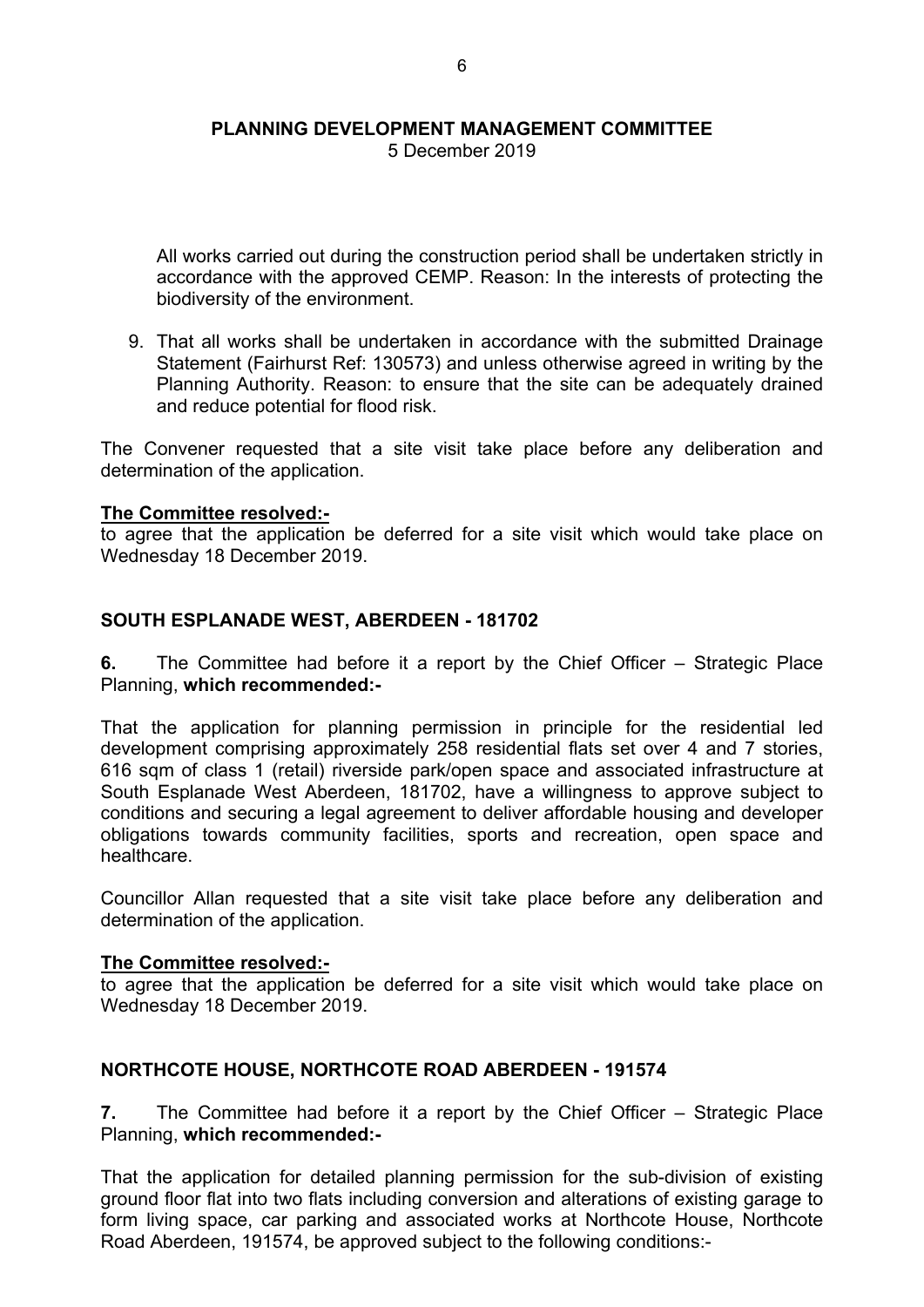5 December 2019

### **Conditions**

### (1) CONSTRUCTION OF PARKING AREA

Prior to the occupation of the hereby approved new flat, the extended car parking area as shown in drawings 100 Rev F and 3955\_102a shall be constructed and laid out in full accordance with the approved plans, or similar as may be agreed in writing with the Council, as Planning Authority.

Reason: In the interests of ensuring adequate off-street car parking is provided within the site.

#### (2) BIN PROVISION

The hereby approved flat shall not be occupied until such time as a scheme for the storage of waste generated by the new flat has been agreed in writing with the Council as Planning Authority and thereafter the agreed scheme has been implemented.

Reason: In the interests of ensuring the adequate storage of waste and protecting amenity.

The Convener requested that a site visit take place before any deliberation and determination of the application.

### **The Committee resolved:-**

to agree that the application be deferred for a site visit which would take place on Wednesday 18 December 2019.

- **Councillor Marie Boulton, Convener**